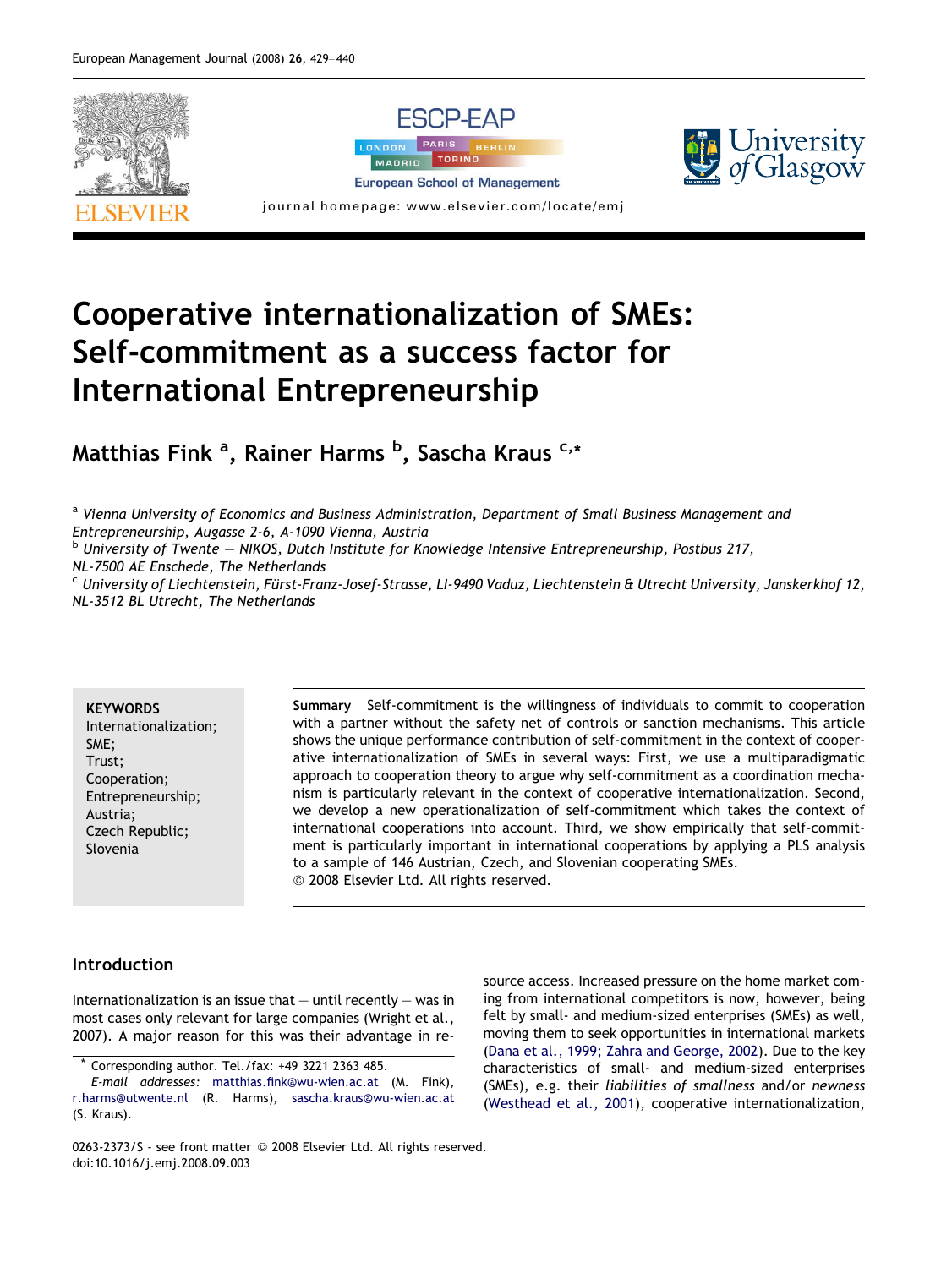i.e. cooperation with international partners, is becoming an increasingly attractive option for them ([Brouthers, 2002\)](#page--1-0). In light of the relatively lower transaction volume of SME cooperations when compared to large companies, effective and efficient coordination mechanisms in the cooperative internationalization of SMEs are accordingly of particular importance.

The current literature discusses the effectiveness of trust-based behavioral coordination in inter-company cooperative relationships. Several authors show that for international cooperations, self-commitment and trust assist the operation and therefore the performance of the cooperation ([Cullen et al., 2000; Lavie, 2006; Carson et al., 2006](#page--1-0)). Self-commitment is the willingness of individuals to commit to cooperation with a partner without the safety net of controls or sanction mechanisms. In an international cooperation, self-commitment means that the partners work together based upon mutual trust to achieve a common (economic) advantage [\(Johnson et al., 1996](#page--1-0)). Trust builds the basis for self-commitment. For understanding its coordinative power, two types of trust must be differentiated: instrumental (extrinsically motivated) and maxim-based (intrinsically motivated) trust. Instrumental trust relates to the exogenous behavioral compliance of cooperation partners with the explicit and implicit regulations existing within the cooperation. This kind of trust obtains its behavior-standardizing effect via sanctions and control. The awareness that the cooperation partner would suffer disadvantages in the case of improper behavior motivates the actor to trust him instrumentally. Actors who are instrumentally trusted are accountable to those trusting them. Content-wise, instrumental trust falls under the same category as hierarchical control when it comes to behavioral coordination. In contrast to this, maxim-based trust draws its coordination power from the behavior-standardizing ef-fect of the actors' self-commitment to a maxim [\(Kant,](#page--1-0) [1998](#page--1-0)). Actors who are trusted based upon a maxim are accountable to themselves; your obligation is to you. In the case of cooperative relationships, self-commitment draws on the maxim of ''thou shalt conduct thyself cooperatively''. The emergence of maxim-based trust begins with the actors seeing themselves as self-committed to a cooperative behavior when dealing with each other. This way of looking at things is primarily based on the cooperation partners' reputation, and can allow the actor to give the cooperation partner a kind of ''advance'' on trust [\(Pidduck,](#page--1-0) [2006](#page--1-0)).

A large number of empirical studies on internationalization focus on large companies, whereas SMEs are only rarely investigated or only as sub-groups thereof, such as ''born globals'' or high-tech/growth enterprises, although companies in different development phases are also characterized by different management requirements (e.g. [Dimitratos and](#page--1-0) [Jones, 2005\)](#page--1-0). The critical role of self-commitment for SMEs that participate in cooperative internationalization has until now hardly been researched. This is surprising, particularly when considering the attractiveness of internationalization for these enterprises, as well as the favorable conditions in SMEs that allow trust to evolve. To investigate the operation and the expected performance contribution of these kinds of cooperations in the internationalization of SMEs, we will compare national with international cooperations among 146 enterprises from Austria and Central and Eastern Europe.

In this context, the following research questions will be investigated:

- (1) What is the effect of the cooperating parties' selfcommitment on the communication and structure of maxim-based cooperations in SMEs?
- (2) What impact do self-commitment, maxim-based communication, and maxim-based cooperation structures have on performance in these kinds of cooperations?
- (3) What differences are found when comparing international with national cooperations?

This study contributes to the theoretical and empirical development of IE and trust research, as well as to an understanding of tools for management and for corporate training and education by

- Complying with calls for continued refining of the empirical instruments of trust research (e.g. Möllering et al., [2004\)](#page--1-0) by conceptualizing and operationalizing the construct self-commitment and by linking it to research on international entrepreneurship.
- Showing that self-commitment on the part of actors in international cooperations by SMEs is no utopia, but instead a widespread phenomenon common to real business life. Thus, findings on this particular coordination mechanism gain practical relevance and, with this, establish it as a credible research topic in the field of economics and business administration, and by
- Showing that abilities relevant for building trust-based relationships must come increasingly to the forefront of corporate training and education so as to strengthen both the economic and internationalization potential of SMEs.

## Theoretical basis

Cooperations allow SMEs to participate in internationalization opportunities that they would otherwise not be able to take on by themselves. Nonetheless, the characteristics of SMEs create particular challenges in the internationalization process [\(Fernandez and Nieto, 2006](#page--1-0)). Recently, cooperative arrangements have received increased attention as a means to meet these challenges ([Robson et al., 2006\)](#page--1-0). First, liabilities of newness (in the case of young enterprises) can be alleviated through cooperating with a company having a stronger reputation. By joining competencies, cooperative internationalization requires a lower amount of internationalization know-how on the part of the cooperation partners than would be needed, for example, with direct investments. And, should the SME enter the international market together with a partner from the target market, this can also often help to overcome legal hurdles. Second, a new SME can compensate for its liabilities of smallness through the establishment of inter-firm cooperations, i.e. resources can be bundled together to achieve a ''critical mass'' for internationalization ([Welge and Borghoff, 2005](#page--1-0)). Even when creating a cooperation relationship requires specific investments, these nevertheless tend to be lower than those found in greenfield or brownfield investments, implying a